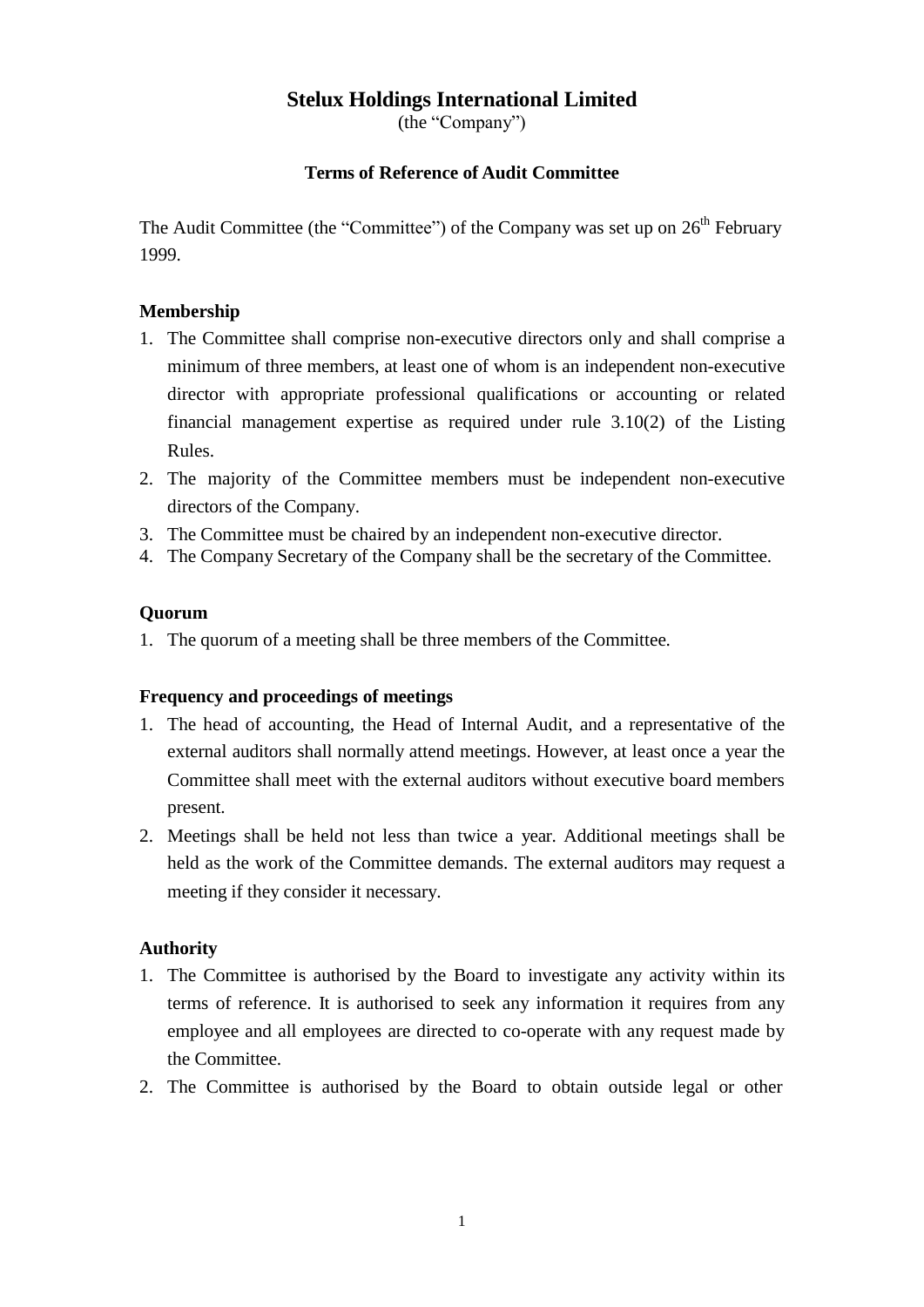independent professional advice and to secure the attendance of outsiders with relevant experience and expertise if it considers this necessary.

3. The Committee is to be provided with sufficient resources to perform its duties.

### **Duties, powers and functions**

- 1. The Committee is:
	- (a) to be primarily responsible for making recommendations to the Board on the appointment, re-appointment and removal of the external auditor, and to approve the remuneration and terms of engagement of the external auditor, and any questions of its resignation or dismissal;
	- (b) to review and monitor the external auditor's independence and objectivity and the effectiveness of the audit process in accordance with applicable standards. The Committee should discuss with the auditor the nature and scope of the audit and reporting obligations before the audit commences;
	- (c) to develop and implement policy on engaging an external auditor to supply non-audit services. For this purpose, "external auditor" includes any entity that is under common control, ownership or management with the audit firm or any entity that a reasonable and informed third party knowing all relevant information would reasonably conclude to be part of the audit firm nationally or internationally. The Committee should report to the Board, identifying and making recommendations on any matters where action or improvement is needed;
	- (d) to monitor integrity of the Company's financial statements and annual report and accounts, half-year report and, if prepared for publication, quarterly reports, and to review significant financial reporting judgements contained in them. In reviewing these reports before submission to the Board, the Committee should focus particularly on: -
		- (i) any changes in accounting policies and practices;
		- (ii) major judgmental areas;
		- (iii) significant adjustments resulting from audit;
		- (iv) the going concern assumptions and any qualifications;
		- (v) compliance with accounting standards; and
		- (vi) compliance with the Listing Rules and legal requirements in relation to financial reporting;
	- (e) Regarding (d) above:-
		- (i) members of the Committee should liaise with the Board and senior management\* and the Committee must meet, at least twice a year, with the Company's auditors; and
		- (ii) the Committee should consider any significant or unusual items that are, or may need to be, reflected in the reports and accounts, it should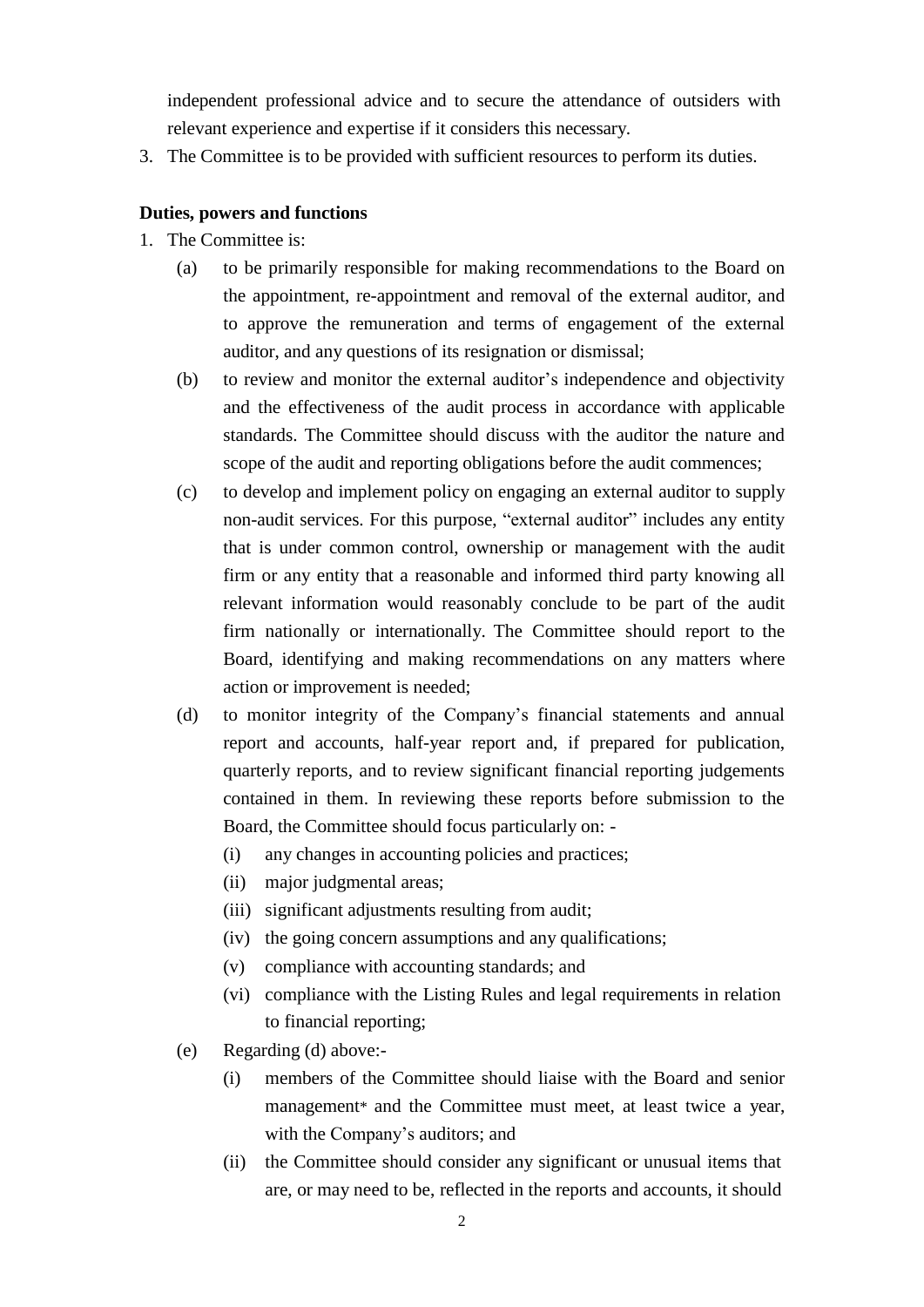give due consideration to any matters that have been raised by the Company's staff responsible for the accounting and financial reporting function, compliance officer or auditors;

- (f) to review the Company's financial controls, internal control and risk management systems;
- (g) to discuss the risk management and internal control systems with management to ensure that management has performed its duty to have effective internal control systems. The discussion should include the adequacy of resources, staff qualifications and experience, training programmes and budget of the Company's accounting and financial reporting function;
- (h) to consider major investigation findings on internal control matters as delegated by the Board or on its own initiative and management's response to these findings;
- (i) where an internal audit function exists, to ensure co-ordination between the internal and external auditors, and to ensure that the internal audit function is adequately resourced and has appropriate standing within the Company, and to review and monitor its effectiveness;
- (j) to review the group's financial and accounting policies and practices;
- (k) to review the external auditor's management letter, any material queries raised by the auditor to management about accounting records, financial accounts or systems of control and management's response;
- (l) to ensure that the Board will provide a timely response to the issues raised in the external auditor's management letter;
- (m) to review arrangements employees of the Company can use, in confidence, to raise concerns about possible improprieties in financial reporting, internal control or other matters. The Committee should ensure that proper arrangements are in place for fair and independent investigation of these matters and for appropriate follow up action;
- (n) to act as the key representative body for overseeing the Company's relations with the external auditor;
- (o) to report to the Board on the matters under Code Provisions C.3 of the Listing Rules and matters connected to the Audit Committee; and
- (p) to consider other topics, as defined by the Board.

#### **Reporting procedures**

1. The secretary shall circulate the minutes of meetings and reports of the Committee to all members of the Board.